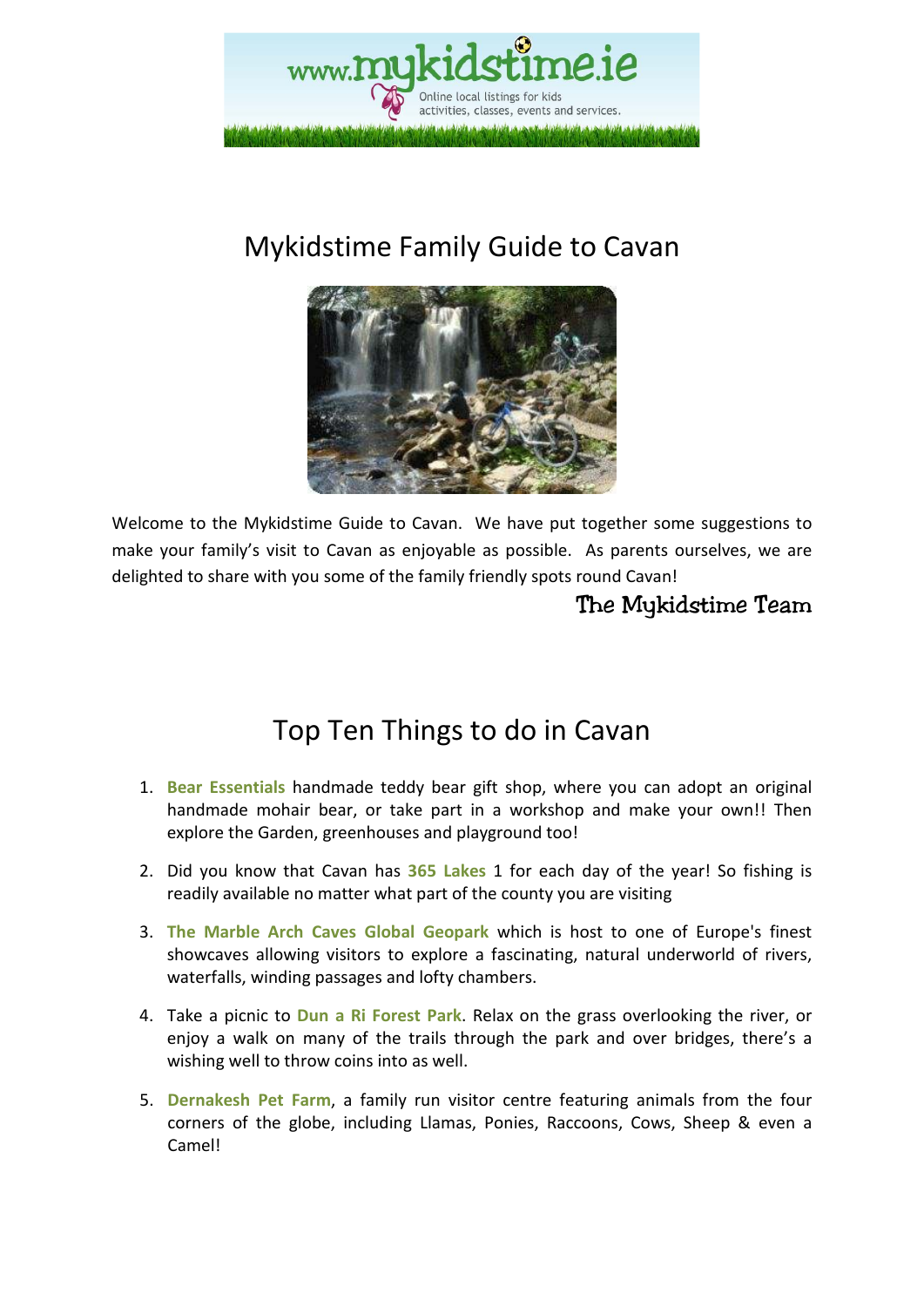

- 6. **ODD Out Doors & Dirty** Need we say more! The No.1 outdoor action attraction featuring Laser Combat/Paintball, Rage Buggies, Hovercrafting, & Clay Pigeon Shooting
- 7. Bowling anyone? **Astra Bowl** is a great day or night out with 6 full length bowling alleys, pool tables, video amusements & jukebox.
- 8. **County Cavan Museum** houses artefacts dating back to the Stone Age and also has a playground, coffee & craft shops on site.
- 9. Spend the afternoon taking in a movie at **Storm Cinema** in Cavan Town with Lightning Bug Kids Club.
- 10. **The Cavan & Leitrim Steam Train Museum**, take a ride on a steam train, or a tour of the engine sheds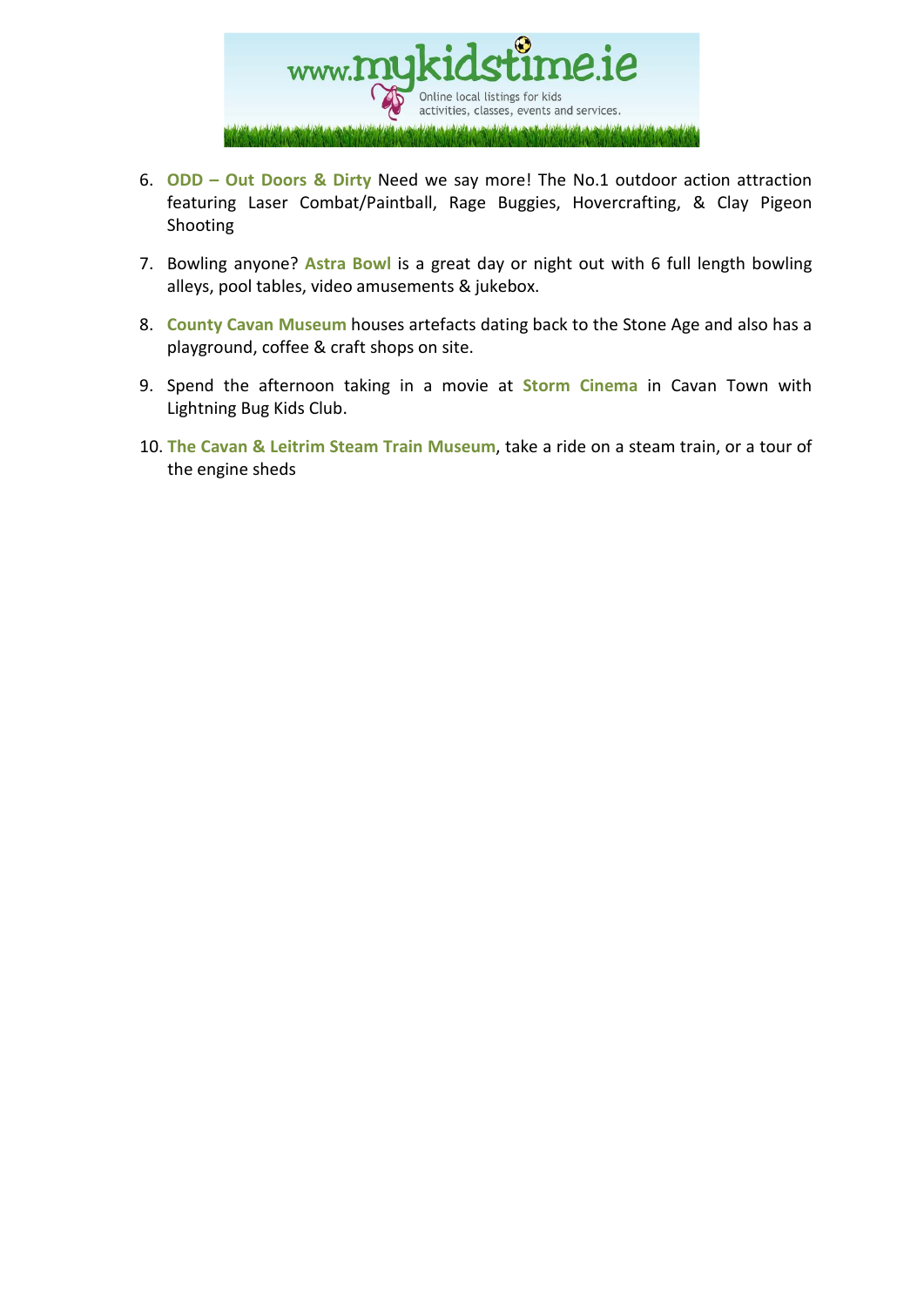

# Indoor Things to Do in Cavan



- Libraries throughout Cavan have wonderful children's book sections with toys and seats (**FREE**)
- Soft play areas including Kool Kidz and Livewirez in Cavan town and Little Monkeys in Virginia
- Go Bowling at Astra Bowl in Cavan town
- Spend the afternoon at Cavan County Museum which houses a medieval dug out boat and sheela-na-gigs, galleries on folk life in the late 19th and early 20th Centuries, the great famine, Percy French & the GAA. Ample parking, coffee shop and playground. (**FREE**)
- Take in a matinee at Storm Cinema

### Outdoor Things To Do

- Playgrounds see our favourites list below (**FREE**)
- Dun a Ri Forest Park and Tullydermot Falls are good spots for a walk and a picnic (**FREE**)
- Spot a Llama or a Camel at the Dernakesh Pet Farm
- Belturbet Town Trail is a 1 hr town walk guiding you around the town of Belturbet and its many interesting historical sites. (**FREE**)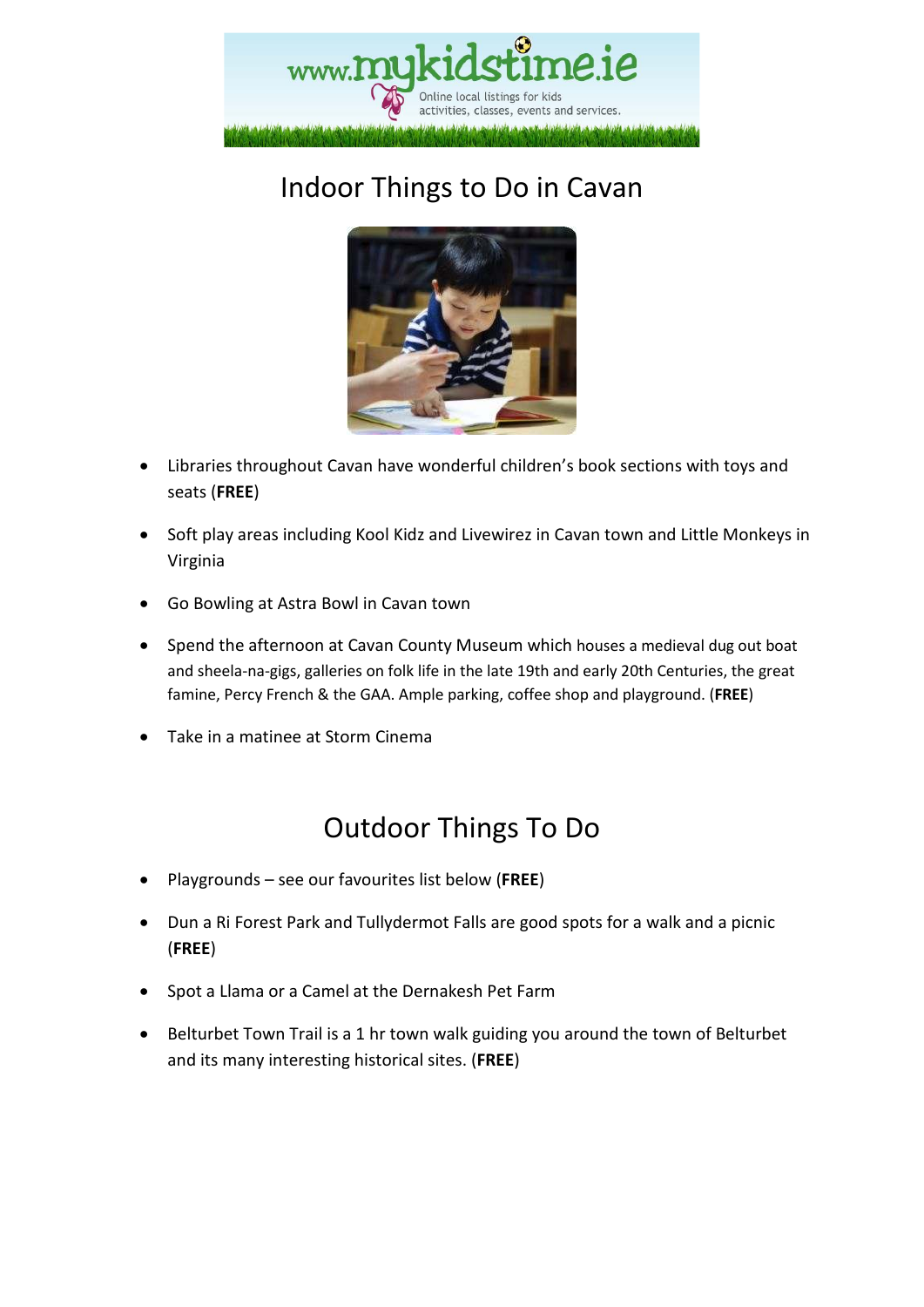

### Where to Stay



*Please mention Mykidstime when Booking* 

**Hotel Kilmore**  Dublin Road Cavan Tel: (049) 433 2288 Email: info@hotelkilmore.ie Web: www.hotelkilmore.ie

#### **Holiday Cottages at Cabra Castle**  Cabra Co. Cavan

Tel: (042) 966 7030 Email: sales@cabracastle.com Web: www.cabracastle.com

#### **Slieve Russell Hotel**

Ballyconnell Co Cavan Tel: (049) 952 6444 Email: slieve-reservations@quinnhotels.com Web: www.slieverussell.ie

Hotel Kilmore is the perfect blend betweeen Old World Charm and New World Elegance. Our heavenly beds will have you drifting into a blissful slumber in the Hotel Kilmore. With a range of Double, twin, triple and family rooms available. Annalee Restaurant and Killykeen Bar.

4 and 5 bedroom cottages, some with selfcatering and all with panoramic views of the surrounding countryside. Situated beside Cabra Castle's 9 hole Golf course and Tennis Court making them ideal for that relaxing Family getaway break, available to rent by the night or the week.

Set in 300 acres, including 50 acres of lakes, the Slieve Russell Hotel Golf & Country Club with 222 rooms has spa, pool, games room, soft play area and complimentary Kids Club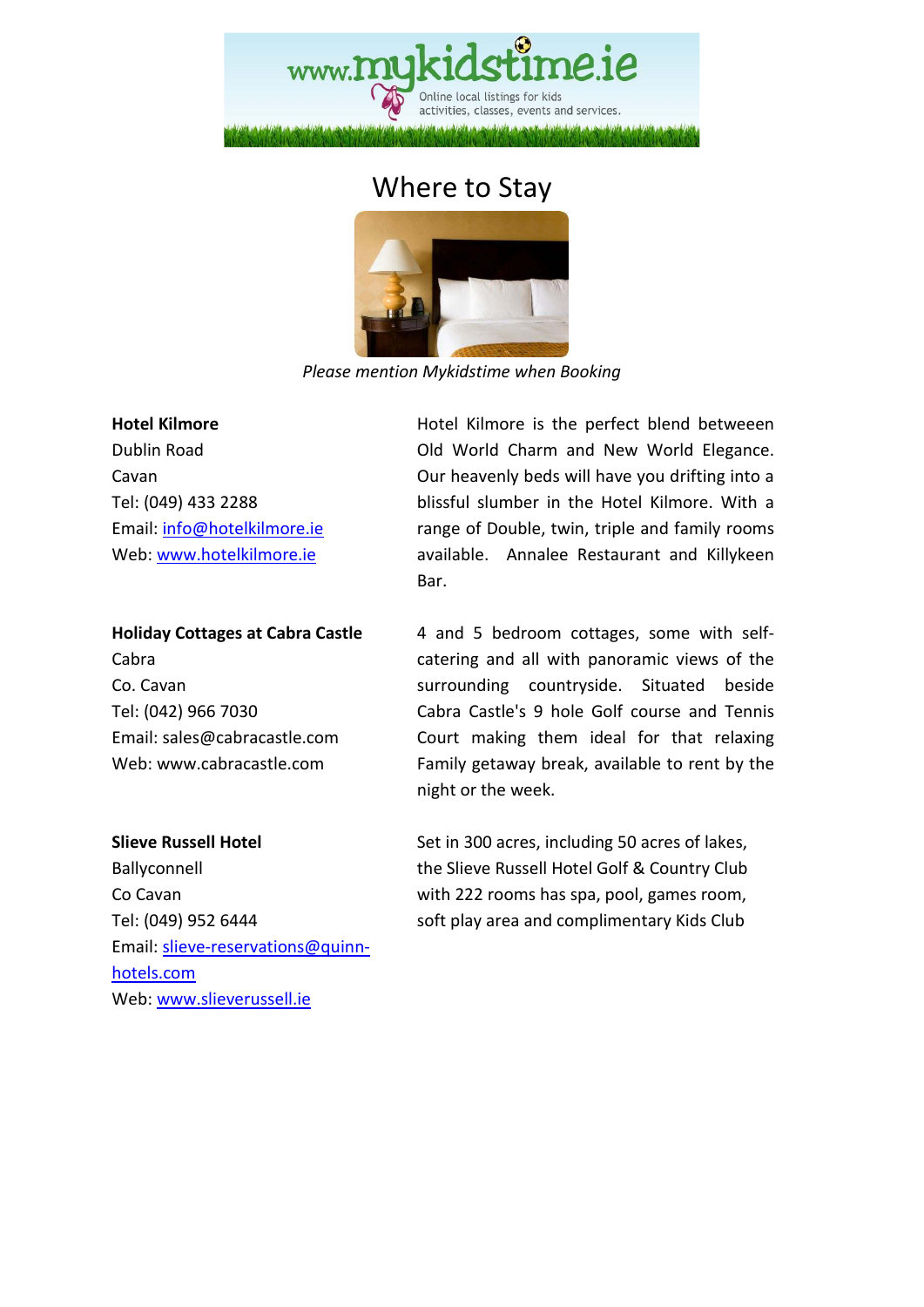# www.**M** Online local listings for kids activities, classes, events and services.

## Where to Eat



- The Side Door Restaurant, Cootehill Road, Cavan, Tel: (049) 4331819 A younger sister restaurant to two successful and admirably consistent restaurants in Navan (The Loft) and Kells (The Ground Floor), The Side Door is based on the same principles of accessibility (good quality international food at a fair price), funky surroundings that make for an informal atmosphere that appeals equally to different age groups.
- Brewery Bar at Errigal Country House Hotel, Cootehill, Tel: (049) 555 6901 Family friendly bar food serving lunch and dinner



### Playgrounds

- Cavan Town Playground (Con Smith Park). An excellent modern playground, with swings, slides, bridges and benches for us too! Parking is available on the road. There's something for everyone. There's also an adult fitness park next door, so you can burn off some energy too!
- Cavan County Museum Playground. Another excellent playground, you can soak up the history of the county in the museum and then enjoy the park and cafe. Toilets, Benches and parking all close by.
- Virginia, very well equipped, new playground situated on Ramor Utd grounds along the Dublin Road. Parking & benches
- Bailieborough, well equipped Playground close to town

Visit www.mykidstime.ie for lots more suggestions for things to do while you are in Cavan